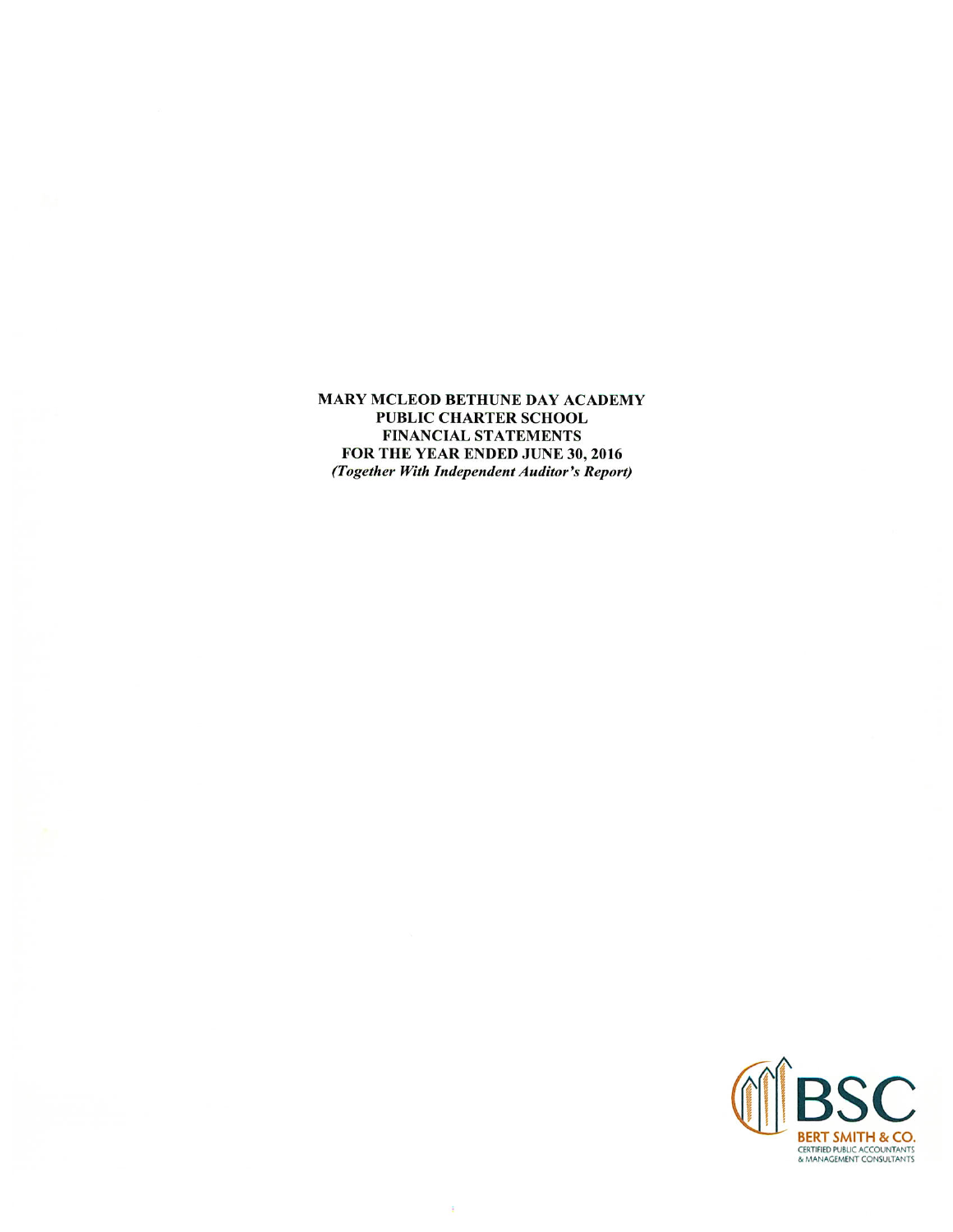# **MARY MCLEOD BETHUNE DAY ACADEMY PUBLIC CHARTER SCHOOL** FINANCIAL STATEMENTS FOR THE YEAR ENDED JUNE 30, 2016

# **TABLE OF CONTENTS**

| Independent Auditor's Report on Internal Control over Financial Reporting and on<br>Compliance and Other Matters Based on an Audit of Financial Statements |
|------------------------------------------------------------------------------------------------------------------------------------------------------------|
|                                                                                                                                                            |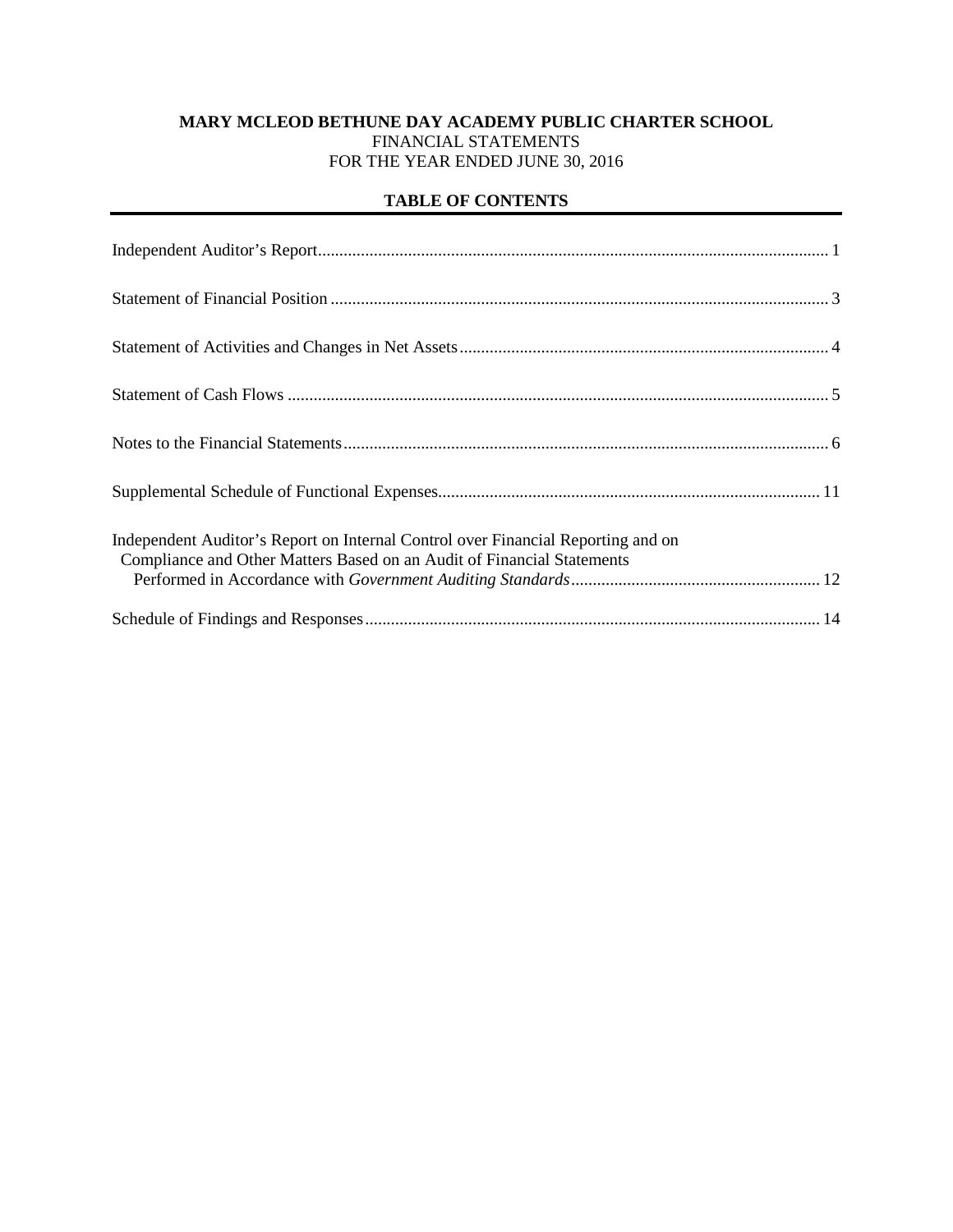

**INDEPENDENT AUDITOR'S REPORT** 

1090 Vermont Ave., NW Suite 920 Washington, DC 20005

P.O. Box 2478 Kingshill, VI 0085 1

111 South Calvert St. **Suite 2700** Baltimore, MD 21202 The Board of Trustees Mary McLeod Bethune Day Academy Public Charter School Washington, D.C.

#### **Report on Financial Statements**

We have audited the accompanying financial statements of the Mary McLeod Bethune Day Academy Public Charter School (the School) which comprise the statement of financial position as of June 30, 2016 and the related statements of activities and changes in net assets and cash flows for the year then ended, and the related notes to the financial statements.

### **Management's Responsibility for the Financial Statements**

Management is responsible for the preparation and fair presentation of these financial statements in accordance with accounting principles generally accepted in the United States of America; this includes the design, implementation, and maintenance of internal control relevant to the preparation and fair presentation of the financial statements that are free from material misstatement, whether due to fraud or error.

### **Auditor's Responsibility**

Our responsibility is to express an opinion on these financial statements based on our audit. We conducted our audit in accordance with auditing standards generally accepted in the United States of America and the standards applicable to financial audits contained in *Government Auditing Standards* issued by the Comptroller General of the United States. Those standards require that we plan and perform the audit to obtain reasonable assurance about whether the financial statements are free from material misstatement.

An audit involves performing procedures to obtain audit evidence about the amounts and disclosures in the financial statements. The procedures selected depend on the auditor's judgment, including the assessment of the risks of material misstatement of the financial statements, whether due to fraud or error. In making those risk assessments, the auditor considers internal control relevant to the entity's preparation and fair presentation of the financial statements in order to design audit procedures that are appropriate in the circumstances, but not for the purpose of expressing an opinion on the effectiveness of the entity's internal control. Accordingly, we express no such opinion. An audit also includes evaluating the appropriateness of accounting policies used and the reasonableness of significant accounting estimates made by management, as well as evaluating the overall presentation of the financial statements.

We believe that the audit evidence we have obtained is sufficient and appropriate to provide a basis for our audit opinion.



T:202.393.5600 TF: 1.855.479.0548 F: 202 393.5608

bertsmithco.com bsm1th@bertsm1thcocom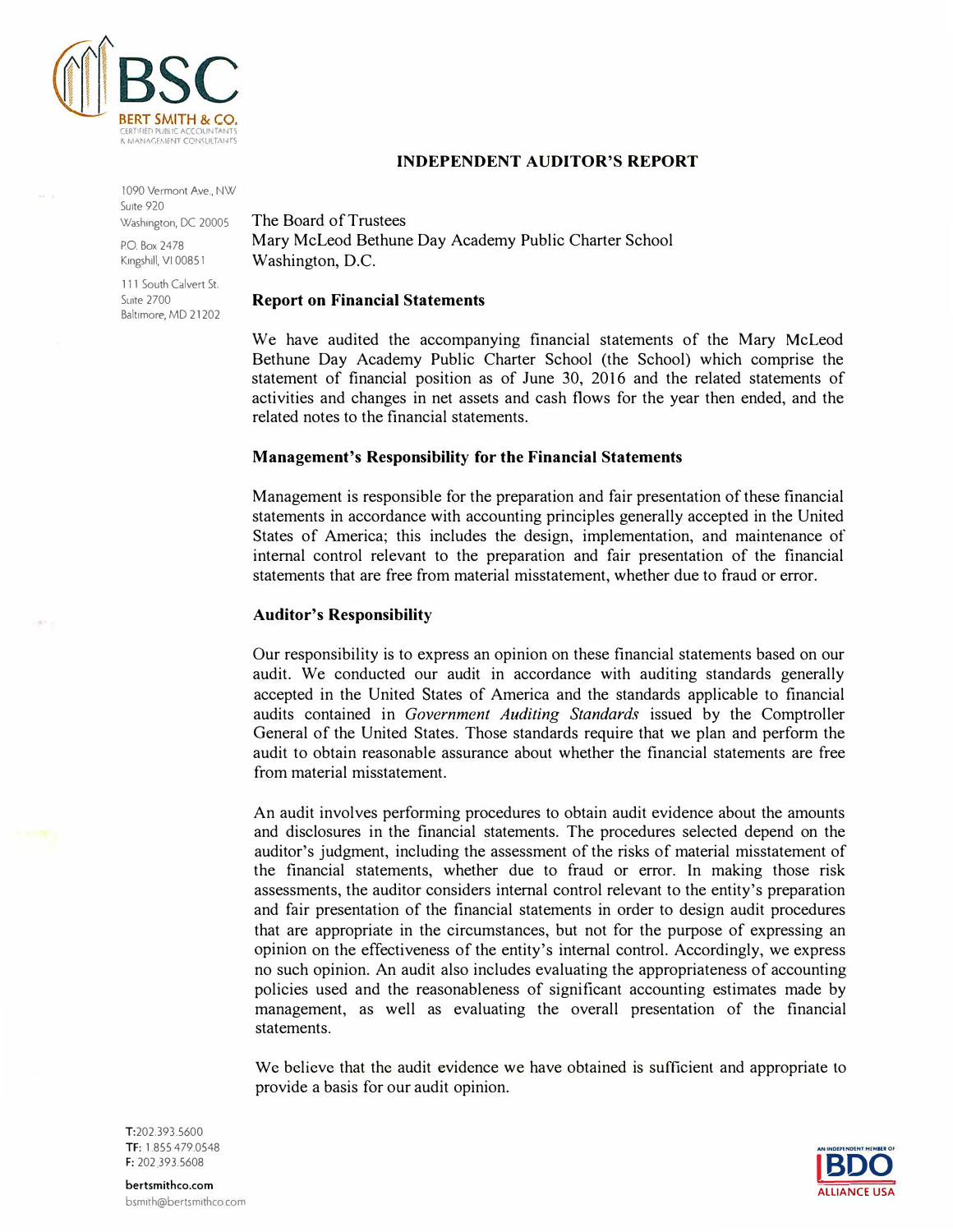### **Opinion**

In our opinion, the financial statements referred to above present fairly, in all material respects, the financial position of the School as of June 30, 2016 and the changes in its net assets and its cash flows for the year then ended in accordance with accounting principles generally accepted in the United States of America.

#### **Other Matters**

#### *Other Information*

The School's fiscal year 2015 financial statements were audited by other auditors, who expressed an unmodified opinion on the financial statements in a report dated November 18, 2015.

#### *Report on Supplementary Information*

Our audit was conducted for the purpose of forming an opinion on the financial statements as a whole. The Supplemental Schedule of Functional Expenses on page 11 is presented for the purpose of additional analysis and is not a required part of the basic financial statements. Such information is the responsibility of management and was derived from and relates directly to the underlying accounting and other records used to prepare the financial statements. The information has been subjected to the auditing procedures applied in the audit of the financial statements and certain additional procedures, including comparing and reconciling such information directly to the underlying accounting and other records used to prepare the financial statements or to the financial statements themselves, and other additional procedures in accordance with auditing standards generally accepted in the United States of America. In our opinion, the information is fairly stated in all material respects in relation to the financial statements as a whole.

#### **Other Reporting Required by** *Government Auditing Standards*

In accordance with *Government Auditing Standards,* we have also issued our report dated November 16, 2016, on our consideration of the internal control over financial reporting and on our tests of its compliance with certain provisions of laws, regulations, contracts, and, grant agreements and other matters. The purpose of that report is to describe the scope of our testing of internal control over financial reporting and compliance and the results of that testing, and not to provide an opinion on internal control over financial reporting or on compliance. That report is an integral part of an audit performed in accordance with *Government Auditing Standards* in considering the School's internal control over financial reporting and compliance.

Bert Smith & Co

November 16, 2016 Washington, D.C.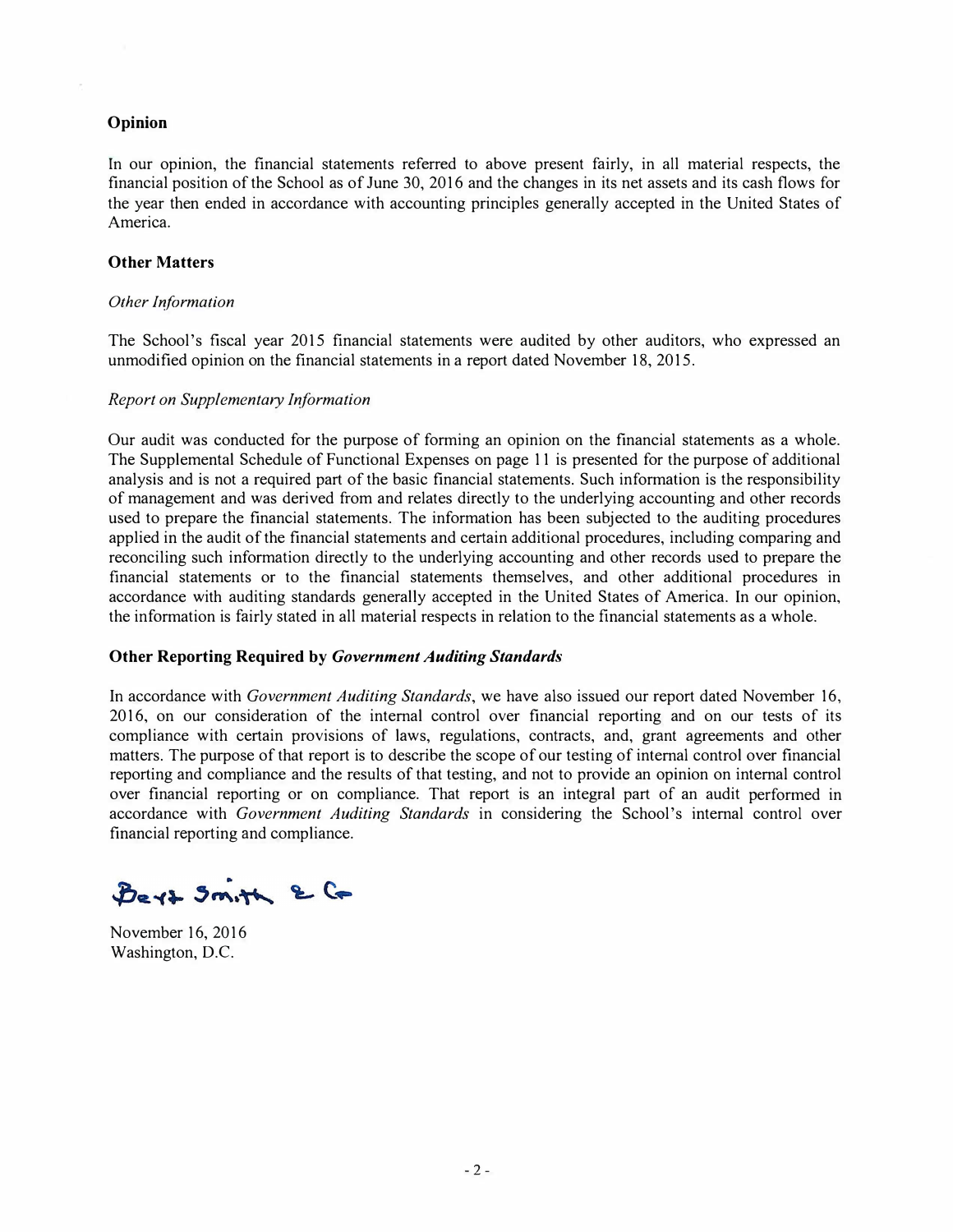# **MARY MCLEOD BETHUNE DAY ACADEMY PUBLIC CHARTER SCHOOL** STATEMENT OF FINANCIAL POSITION JUNE 30, 2016

| <b>ASSETS</b>                            |               |
|------------------------------------------|---------------|
| <b>Current Assets</b>                    |               |
| Cash                                     | \$<br>928,602 |
| Due from District of Columbia Government | 159,778       |
| <b>Other Receivables</b>                 | 20,925        |
| Prepaid Expenses                         | 7,128         |
| <b>Total Current Assets</b>              | 1,116,433     |
| <b>Noncurrent Assets</b>                 |               |
| <b>Security Deposit</b>                  | 8,595         |
| Property and Equipment, net              | 2,156,457     |
| <b>Total Noncurrent Assets</b>           | 2,165,052     |
| <b>Total Assets</b>                      | \$3,281,485   |
| <b>LIABILITIES AND NET ASSETS</b>        |               |
| <b>Current Liabilities</b>               |               |
| <b>Accounts Payable</b>                  | \$<br>123,738 |
| <b>Accrued Expenses</b>                  | 434,935       |
| <b>Total Current Liabilities</b>         | 558,673       |
| <b>Noncurrent Liabilities</b>            |               |
| <b>Deferred Rent</b>                     | 396,812       |
| <b>Total Liabilities</b>                 | 955,485       |
| <b>Unrestricted Net Assets</b>           | 2,326,000     |
| TOTAL LIABILITIES AND NET ASSETS         | \$3,281,485   |

*The accompanying notes are an integral part of these financial statements.*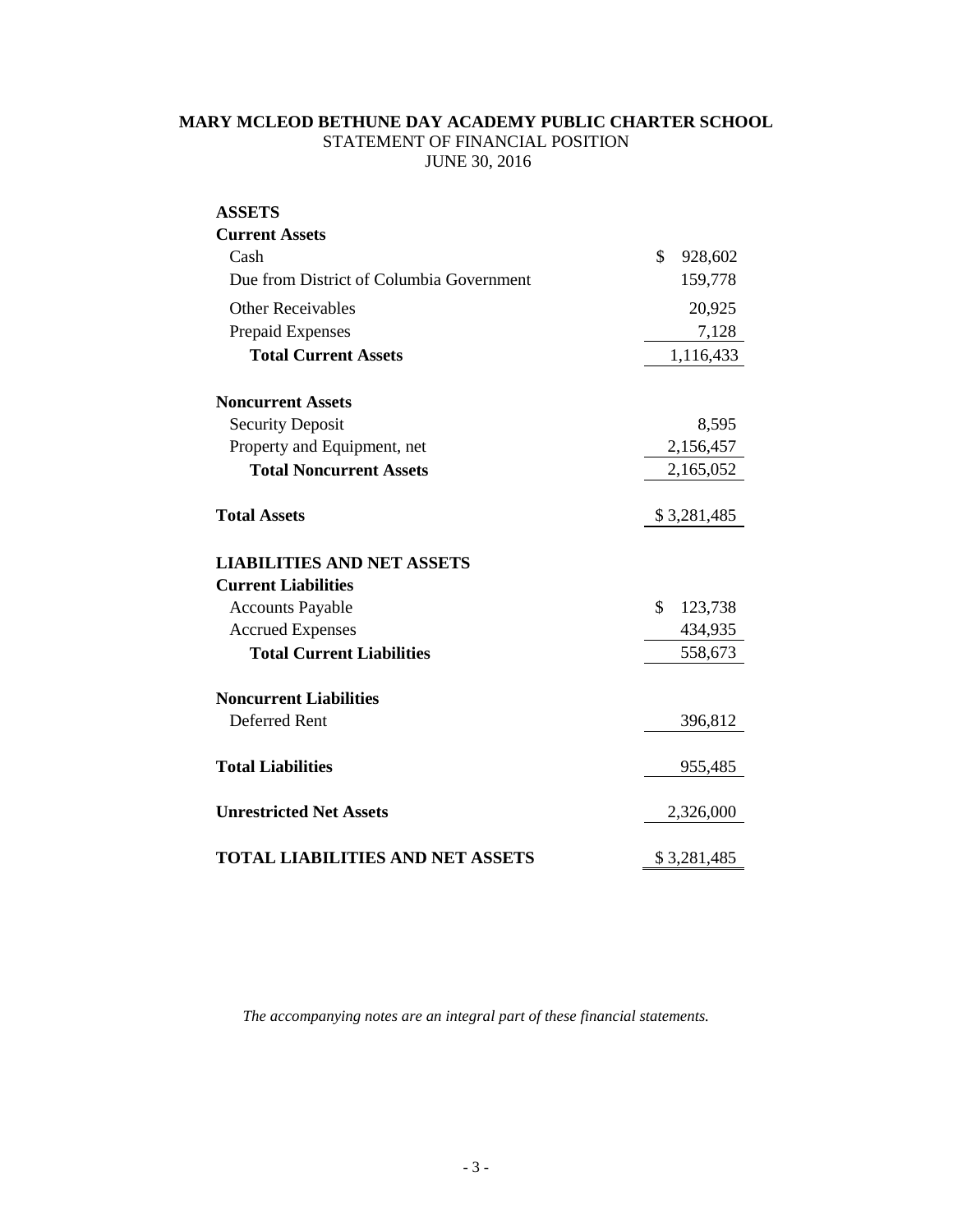# **MARY MCLEOD BETHUNE DAY ACADEMY PUBLIC CHARTER SCHOOL** STATEMENT OF ACTIVITIES AND CHANGES IN NET ASSETS FOR THE YEAR ENDED JUNE 30, 2016

| <b>Unrestricted Revenue</b>                     |             |
|-------------------------------------------------|-------------|
| Per Pupil Allotment                             | \$6,825,537 |
| Federal                                         | 721,649     |
| Other                                           | 20,463      |
| <b>Total Unrestricted Revenue</b>               | 7,567,649   |
| <b>Expenses</b>                                 |             |
| <b>Program Services</b>                         | 6,725,395   |
| Management and General                          | 1,258,075   |
| <b>Total Expenses</b>                           | 7,983,470   |
|                                                 |             |
| <b>Changes In Net Assets</b>                    | (415, 821)  |
| <b>Net Assets, Beginning of Year (restated)</b> | 2,741,821   |
| <b>Net Assets, End of Year</b>                  | \$2,326,000 |

*The accompanying notes are an integral part of these financial statements.*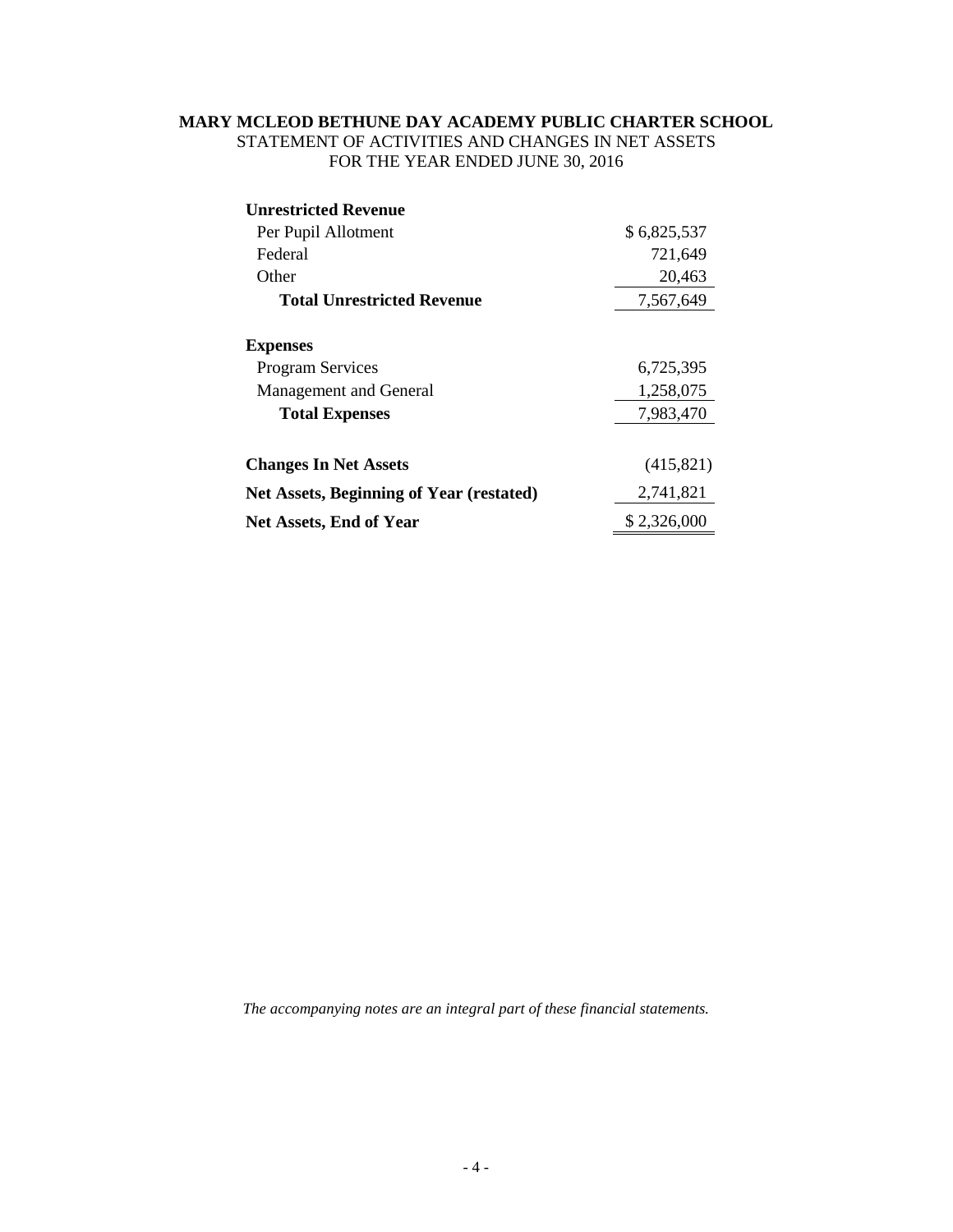# **MARY MCLEOD BETHUNE DAY ACADEMY PUBLIC CHARTER SCHOOL** STATEMENT OF CASH FLOWS FOR THE YEAR ENDED JUNE 30, 2016

| <b>Cash Flows from Operating Activities</b>                                                                  |                 |
|--------------------------------------------------------------------------------------------------------------|-----------------|
| Changes in Net Assets                                                                                        | \$<br>(415,821) |
| <b>Adjustments to Reconcile Change in Net Assets to Net Cash</b><br><b>Provided by Operating Activities:</b> |                 |
| Provision for Doubtful Accounts                                                                              | 1,425           |
| <b>Theft Loss</b>                                                                                            |                 |
| Depreciation Expense                                                                                         | 144,222         |
| (Increase) Decrease in Assets:                                                                               |                 |
| Receivables                                                                                                  | 113,264         |
| Prepaid Expenses                                                                                             | 34,590          |
| <b>Other Assets</b>                                                                                          |                 |
| Increase (Decrease) in Liabilities:                                                                          |                 |
| <b>Accounts Payable</b>                                                                                      | 43,175          |
| <b>Accrued Expenses</b>                                                                                      | 112,461         |
| Deferred Rent                                                                                                | 213,860         |
| Deferred Revenue                                                                                             |                 |
| <b>Net Cash Provided by Operating Activities</b>                                                             | 247,176         |
| <b>Cash Flows from Investing Activities</b>                                                                  |                 |
| Purchases of Property and Equipment                                                                          | (1,209,451)     |
| <b>Net Cash Used in Investing Activities</b>                                                                 | (1,209,451)     |
| <b>Net Decrease in Cash</b>                                                                                  | (962, 275)      |
| <b>Cash, Beginning of Year</b>                                                                               | 1,890,877       |
| <b>Cash, End of Year</b>                                                                                     | \$<br>928,602   |

*The accompanying notes are an integral part of these financial statements.*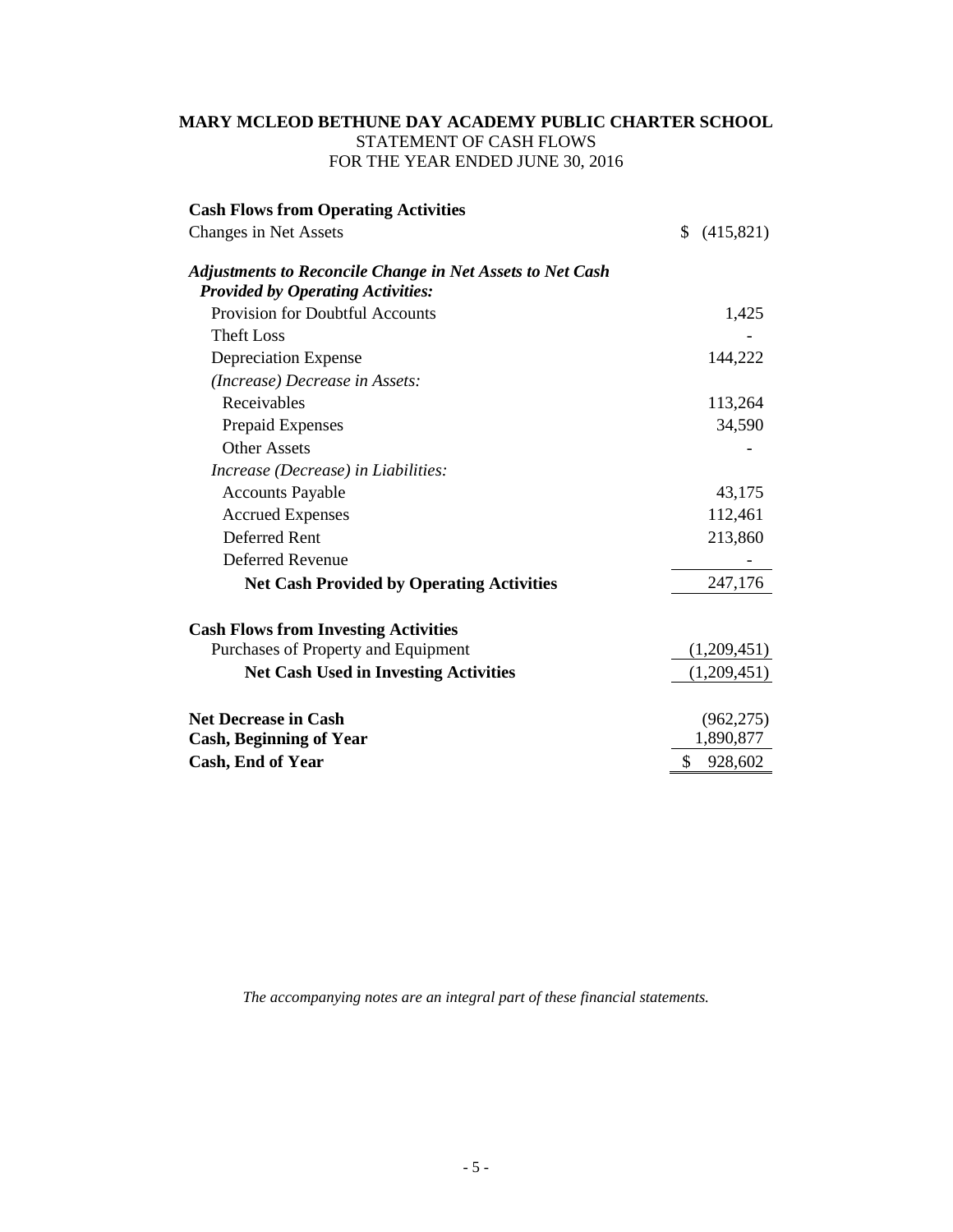# **MARY MCLEOD BETHUNE DAY ACADEMY PUBLIC CHARTER SCHOOL** NOTES TO FINANCIAL STATEMENTS JUNE 30, 2016

## **NOTE 1 SUMMARY OF SIGNIFICANT ACCOUNTING POLICIES**

*Nature of Operations:* Mary McLeod Bethune Day Academy Public Charter School (the School) was organized in 2004 to operate a charter school pursuant to Section 2203 of the District of Columbia Education Law an in accordance with related charter agreements with the District of Columbia Public Charter School Board (DCPCSB).

The mission of Mary McLeod is to operate a high performing day school providing a challenging academic program in a supportive, parentally involved, and diverse learning environment thus enabling each student to achieve academic success, talent, and positive social development. The School currently serves 420 students. The School's major source of funding is an annual per pupil allotment from the Government of the District of Columbia (District). The School also receives funding from the federal government, student fees, and activities.

### • **Program Services:**

− *Academics*

The School's mission is accomplished by engaging children in powerful learning experiences based on world-class educational methods and standards, providing strong community and parental involvement, and fostering and energetic and highly motivated staff, respecting the abilities and potential of what each child can achieve. The entire school community works cooperatively to create a safe and caring learning environment nurturing and empowering students, their parents and the teaching staff. At present, the program supports pre-school through eighth grade students.

− *Before/Aftercare*

Before/after-care is provided to all students desiring to participate for a weekly or daily fee. Hours of operations are structured so as to be in congruence with the typical workday of parent of the students. Both programs offer food service to students.

*Basis of Accounting:* The accompanying financial statements of the School have been prepared on the accrual basis of accounting.

*Basis of Presentation:* The School reports information regarding its financial position and activities in two classes of net assets: unrestricted net assets and temporarily restricted net assets.

- … Unrestricted Net Assets net assets that are not subject to donor-imposed stipulations.
- … Temporarily Restricted Net Assets net assets subject to donor-imposed stipulations that will be met either by actions of the School and/or the passage of time. The School did not have any temporarily restricted net assets at June 30, 2016.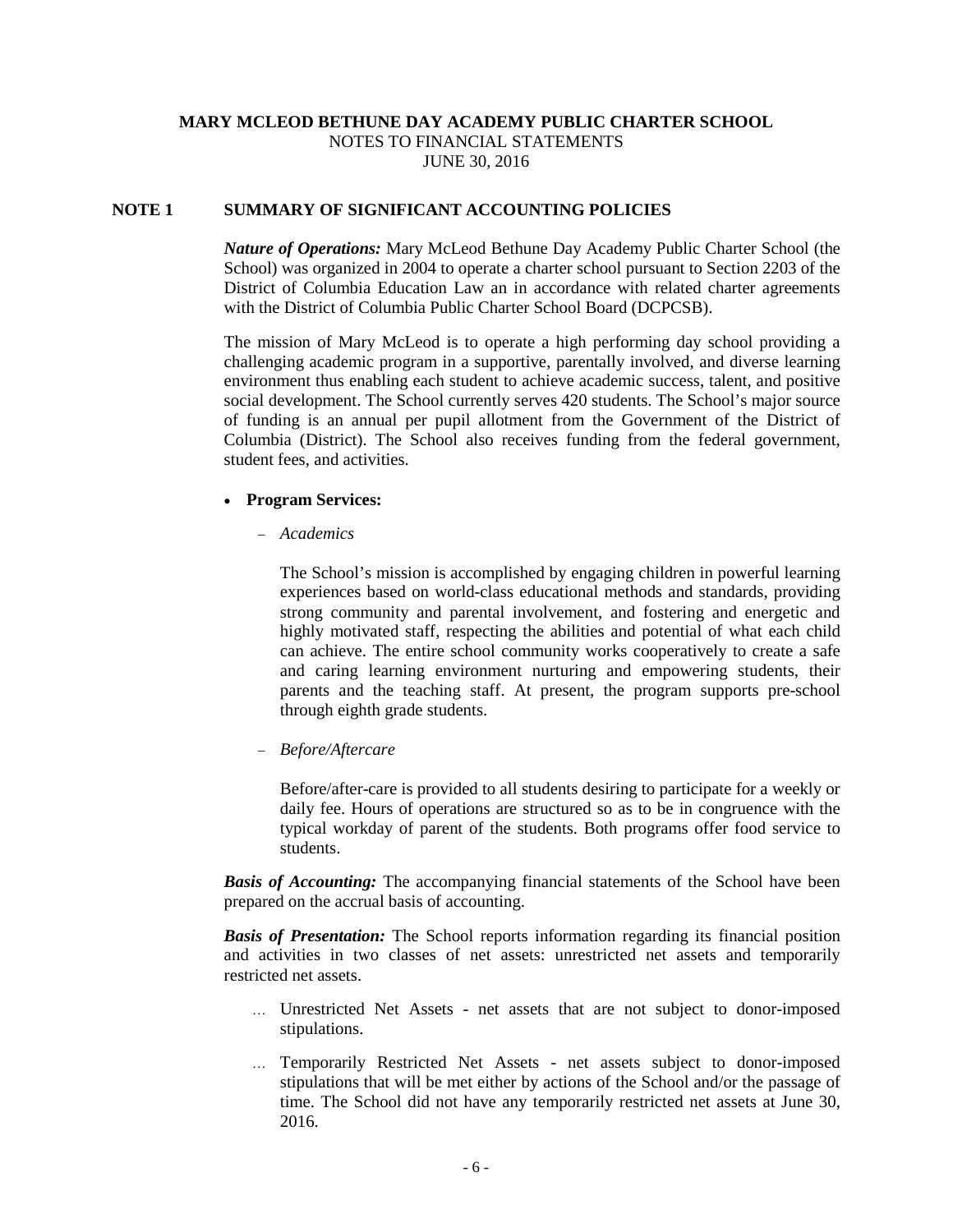Revenues are reported and recorded as unrestricted or temporarily restricted depending on the existence and/or nature of any donor restrictions. All donor-restricted contributions are reported as an increase in temporarily restricted. When a restriction expires (that is, when a stipulated time restriction ends or purpose restriction is accomplished) temporarily restricted net assets are reclassified to unrestricted net assets and reported in the statement of activities as net assets released from restrictions. If a donor restriction expires in the same reporting period, the School reports the contributions as unrestricted.

*Revenue Recognition:* The School records revenue when earned. Amounts received that have not been earned are recorded as deferred revenue.

*Cash and Cash Equivalents:* The School considers all highly liquid investments with maturities of three months or less to be cash equivalents. The School's cash are held at Bank of America and SunTrust.

*Property and Equipment:* The School capitalizes all property and equipment with a unit cost of \$1,000 or more. Depreciation expense is recorded using the straight-line method over the property and equipment's estimated useful lives. Leasehold improvements are depreciated over the life of the lease. Maintenance and repairs are expensed. The estimated useful lives are as follows:

| <b>Building</b>                | 25 Years   |
|--------------------------------|------------|
| <b>Equipment and Furniture</b> | 5-10 Years |
| Vehicle                        | 5 Years    |

*Deferred Rent:* Deferred rent represents the difference between the total minimum lease payments amortized over the lease term and actual rent paid each fiscal year.

*Income Taxes:* The School, a nonprofit organization operating under Section 501(c)(3) of the Internal Revenue Code, is generally exempt from federal, state and local income taxes, and, accordingly, no provision for income taxes is included in the financial statements.

Financial Accounting Standards Board (FASB), Accounting Standards Codification 740, *Income Taxes* (ASC 740) requires that a tax position be recognized or derecognized based on a "more-likely-than-not" threshold. This applies to positions taken or expected to be taken in a tax return. As of June 30, 2016, management has assessed its various tax positions and it believes there are no liabilities for uncertain tax positions.

The School's tax returns are subject to examination by the Internal Revenue Service, generally for three years after they are filed.

*Use of Estimates:* The preparation of financial statements in conformity with accounting principles generally accepted in the United States of America requires management to make estimates and assumptions that affect certain amounts of assets and liabilities. These estimates also affect the disclosures of contingent assets and liabilities at the date of the financial statements and the reported amounts of revenues and expenses during the period. Accordingly, actual results could differ from those estimates.

*Functional Allocation of Expenses:* The costs of providing the various programs and other activities have been summarized as additional information on a functional basis in the schedule of functional expenses. Accordingly, certain costs have been allocated among the programs and supporting services benefited.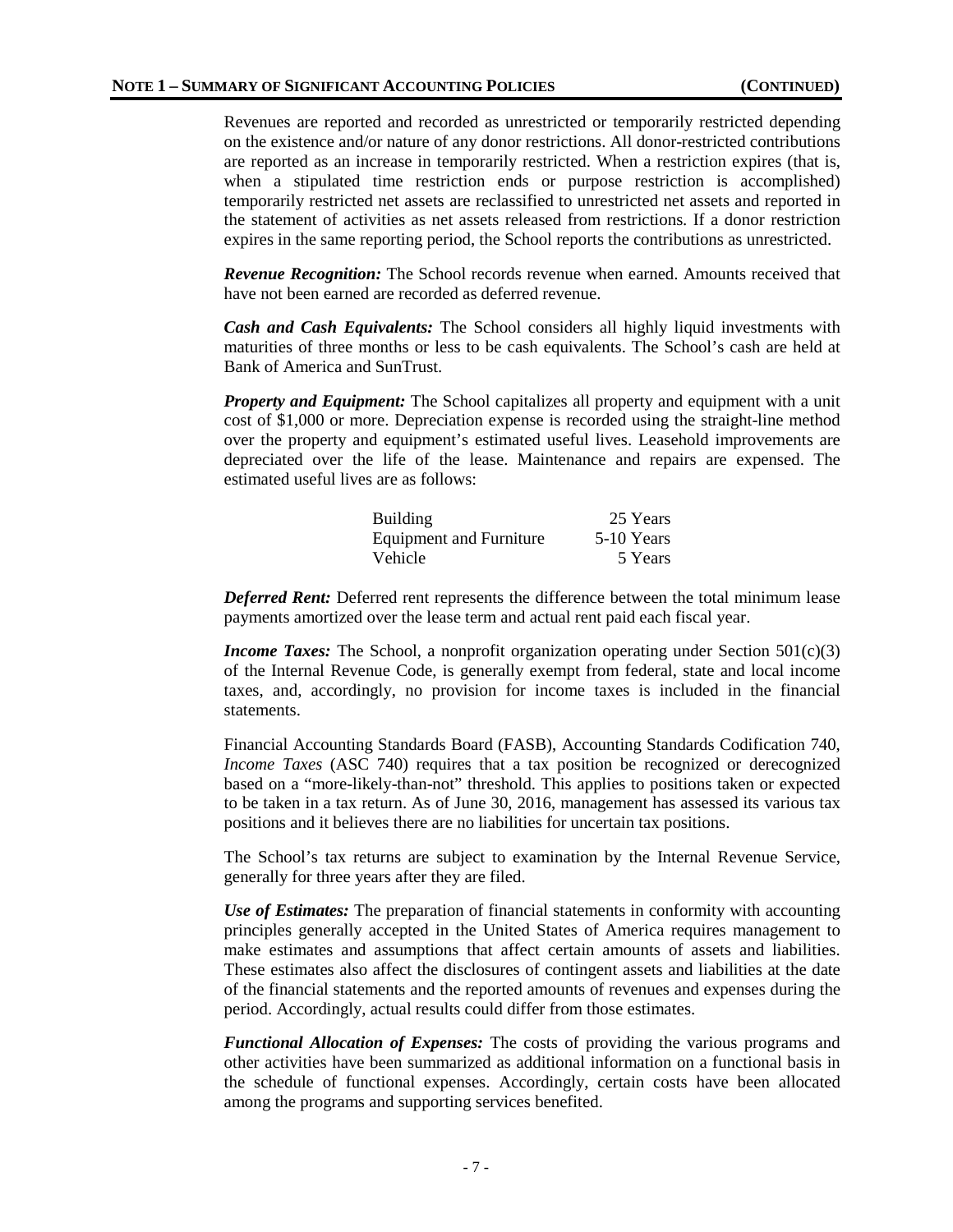*Accounting Pronouncement to be Adopted:* Financial Accounting Standards Board (FASB) issued Topic 842, "Lease." Under the pronouncement, lessees with an operating lease will be required to recognize (a) a right-of-use asset and a lease liability, initially measured at the present value of the lease payments in the statement of financial position and (b) single lease cost, calculated so that the cost of the lease is allocated over the lease term on a generally straight line basis. The pronouncement is effective for fiscal years beginning after December 15, 2019, and interim periods within fiscal years beginning after December 15, 2020. Early implementation of the standard is permitted. However, the School has elected not to implement the pronouncement for this fiscal year.

# **NOTE 2 CONCENTRATION OF CREDIT RISK**

The School maintains its cash in two financial institutions. Accounts at each financial institution are insured by the Federal Deposit Insurance Corporation up to \$250,000. At June 30, 2016, the uninsured cash balances totaled \$481,928.

## **NOTE 3 DUE FROM DISTRICT GOVERNMENT**

The School receives an annual per pupil allotment and federal funds as a pass-through from the District. At June 30, 2016, the amount due from the District was \$159,778.

## **NOTE 4 PROPERTY AND EQUIPMENT**

| Land                                | 267,750     |
|-------------------------------------|-------------|
| <b>Buildings</b>                    | 583,374     |
| Leasehold Improvements              | 1,239,651   |
| <b>Equipment and Furniture</b>      | 441,594     |
| Vehicles                            | 123,636     |
| <b>Total Property and Equipment</b> | 2,656,005   |
| Less: Accumulated Depreciation      | (499, 548)  |
| Net Property and Equipment          | \$2,156,457 |

Depreciation expense during fiscal year 2016 was \$144,222.

# **NOTE 5 NET ASSET RESTATEMENT**

The School's unrestricted net asset was restated to reflect the deferred rent from its operating lease with the District.

| Net Assets, September 30, 2015            | \$2,924,773 |
|-------------------------------------------|-------------|
| Deferred Rent                             | (182, 952)  |
| Net Assets, September 30, 2015 (restated) | \$2,741,821 |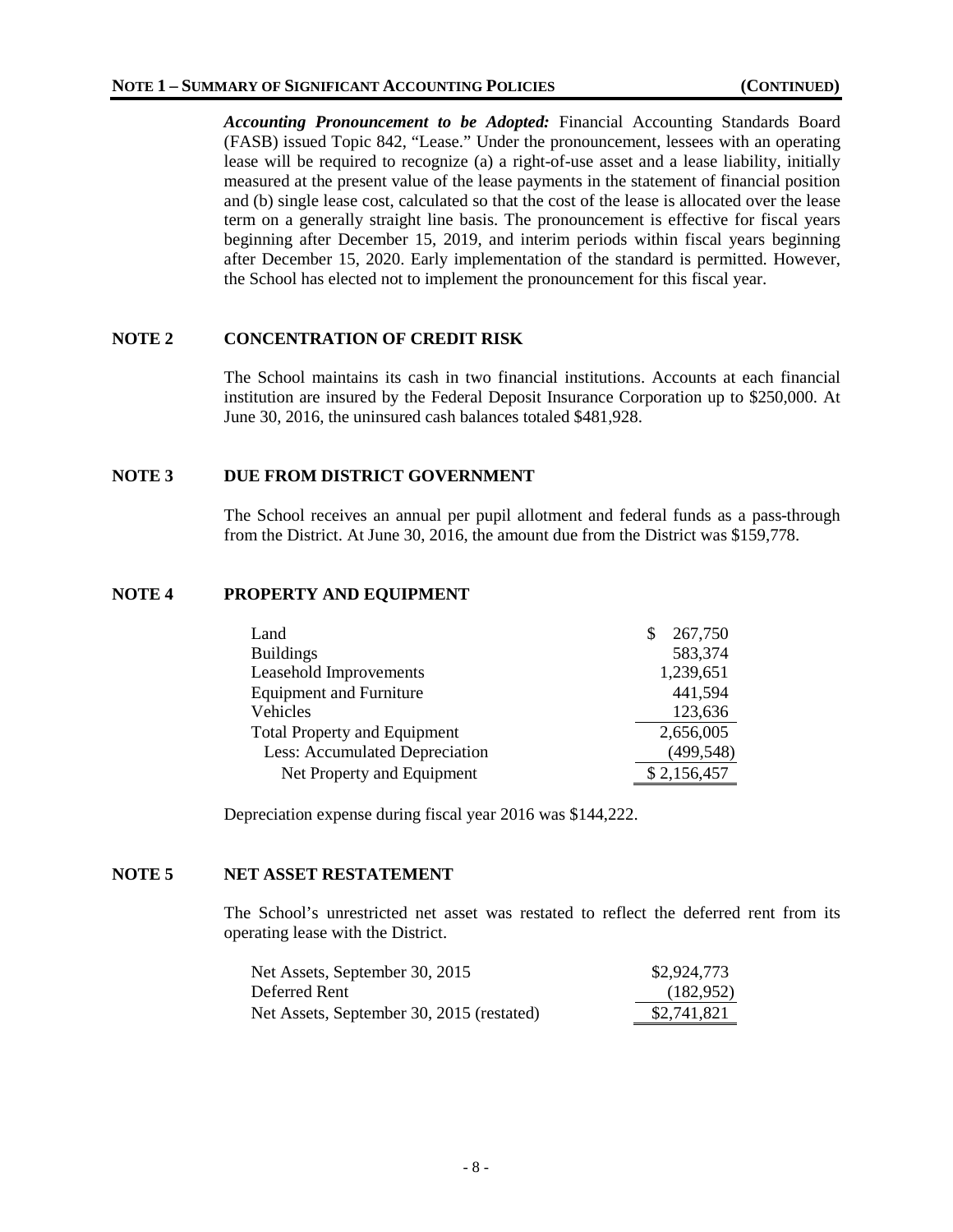## **NOTE 6 PER PUPIL ALLOTMENT**

The School receives an annual per pupil allotment from the District that is based on its student enrollment. The pupil allotment represented about 90% of the School's total revenue.

The per pupil allotment consist of the following for the fiscal year ended:

| Education         | \$5,513,457 |
|-------------------|-------------|
| <b>Facilities</b> | 1,312,080   |
|                   | \$6,825,537 |

### **NOTE 7 RETIREMENT PLAN**

The School maintains a defined contribution plan (the Plan) under section 401(k) of the Internal Revenue Code (the Code), under which all staff employed for at least one month of service are eligible to participate. The Plan allows for discretionary employer matching contributions equal to a percentage of eligible employee's salary deferrals, as determined each year. In Fiscal Year 2016, the School matched up to five percent of employees' contributions. The School's matching contributions for the fiscal year ended June 30, 2016 totaled \$64,760.

#### **NOTE 8 RELATED TRANSACTION**

During fiscal year 2016, the School paid Starfleet transportation \$12,000 for leased parking space for vehicles. The owners are employed by the School.

#### **NOTE 9 COMMITMENTS AND CONTINGENCIES**

#### *Occupancy Lease*

The School has two operating occupancy leases. It has a 25 year lease with the District for the property at 1404 Jackson Street, NE and a 5 year lease with Sixth Presbyterian Church for the property at  $5413 \, 16^{th}$  Street, N.W. The future minimum lease payments under the leases are as follows:

| 2017       | 363,145      |
|------------|--------------|
| 2018       | 383,812      |
| 2019       | 404,989      |
| 2020       | 426,674      |
| 2021       | 340,937      |
| Thereafter | 9,235,812    |
| Total      | \$11,155,369 |

Rent expense for fiscal year 2016 was \$539,767. The actual rent paid during the fiscal year was \$325,907.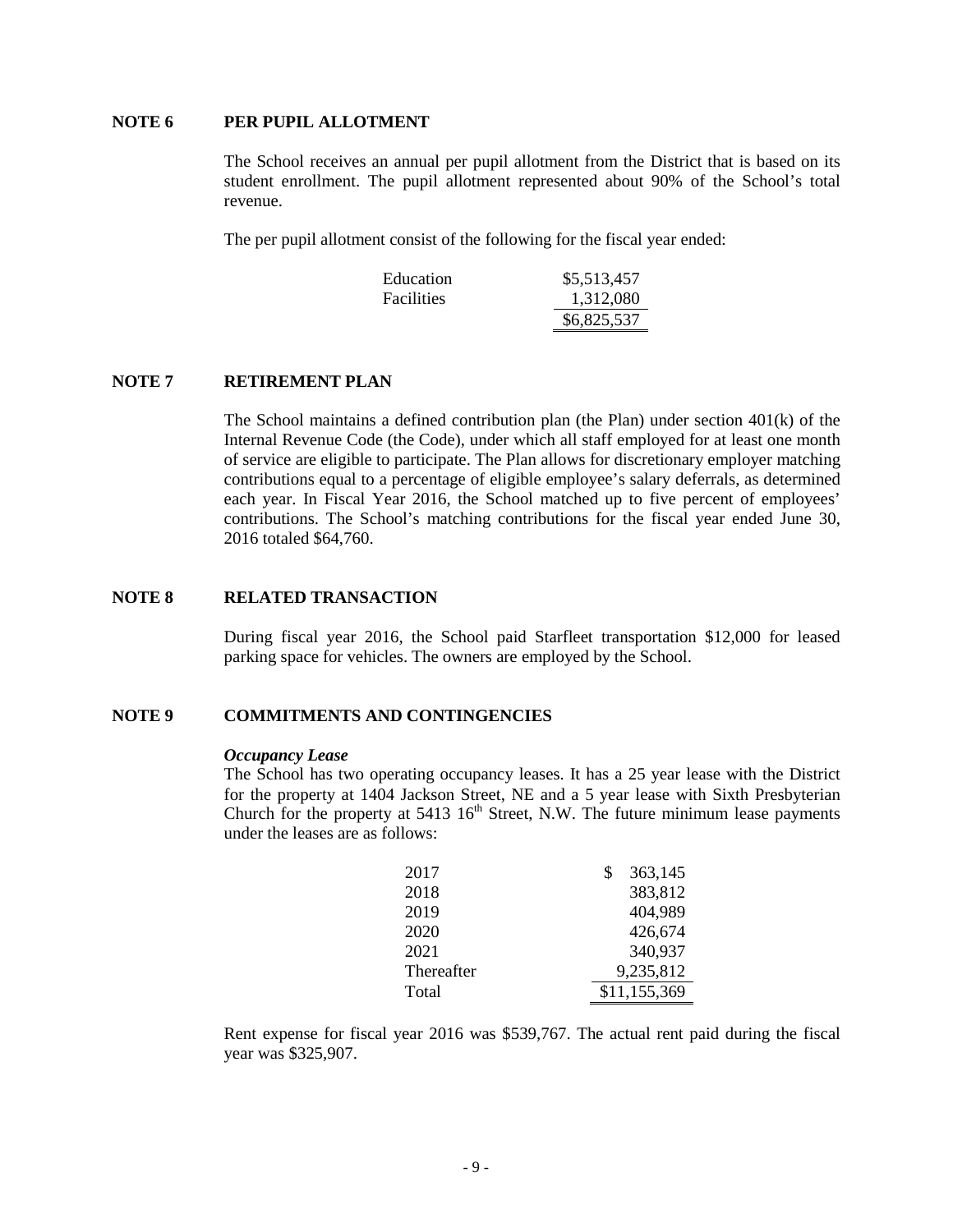## *Contingencies*

The School asserts that there have been no material claims, suits, or complaints filed nor any pending against the organization. In the opinion of legal counsel, all other matters which are asserted or unasserted are without merit and would not have a significant effect on the financial position or results of operations of the organization if disposed of favorably.

# **NOTE 10 SUBSEQUENT EVENTS**

The School has evaluated subsequent events through November 16, 2016, which is the date the financial statements were available to issue. This review and evaluation revealed no additional material events that would require disclosure or have an effect on the financial statements.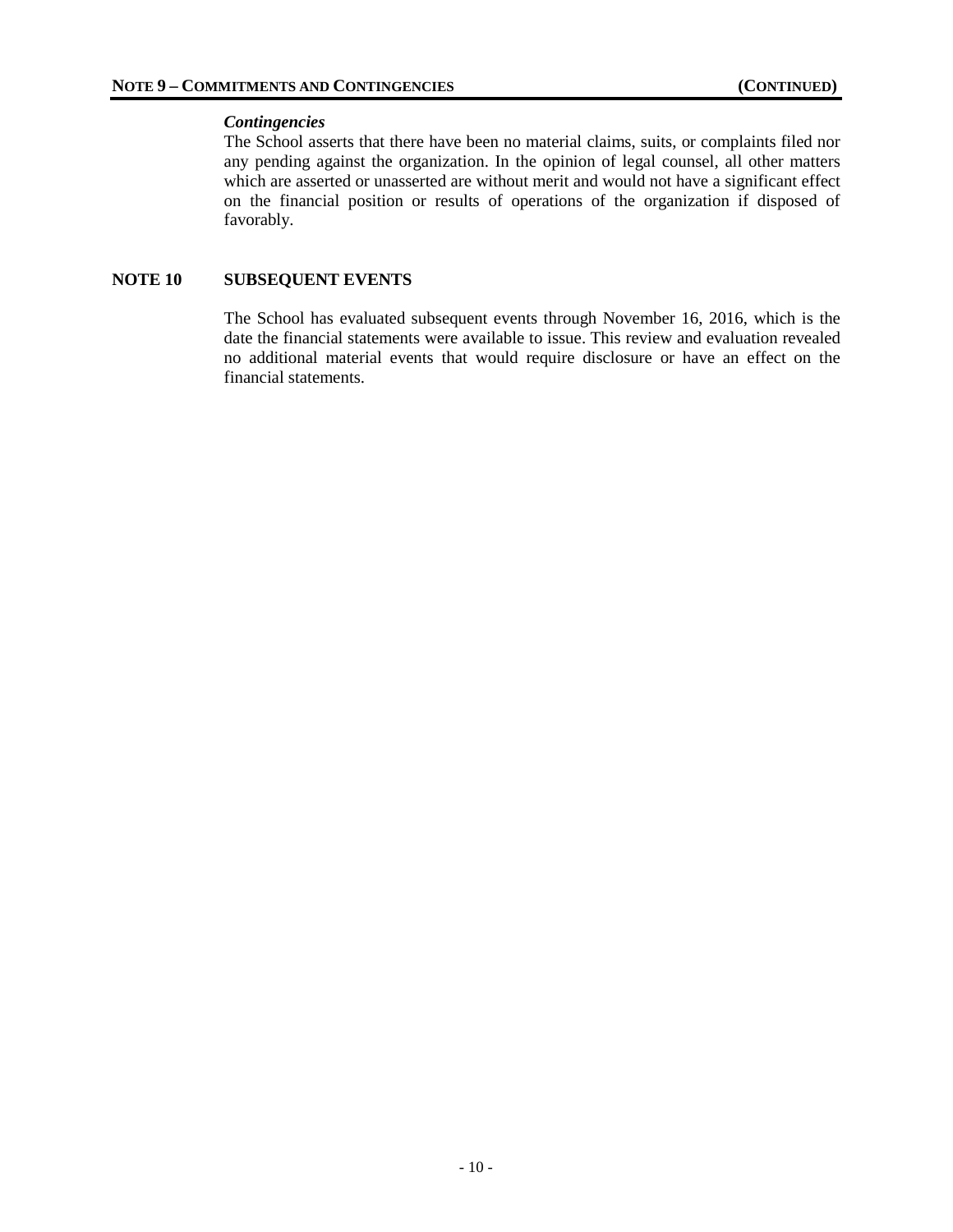# **MARY MCLEOD BETHUNE DAY ACADEMY PUBLIC CHARTER SCHOOL** SUPPLEMENTAL SCHEDULE OF FUNCTIONAL EXPENSES FOR THE YEAR ENDED JUNE 30, 2016

|                                                | Program<br><b>Services</b> | <b>General</b><br><b>Administration</b> | <b>Total</b> |
|------------------------------------------------|----------------------------|-----------------------------------------|--------------|
| <b>Personnel, Salaries, and Benefits</b>       |                            |                                         |              |
| Salaries and Wages                             | \$<br>3,894,376            | \$<br>819,389                           | \$4,713,765  |
| <b>Payroll Taxes</b>                           | 282,544                    | 90,945                                  | 373,489      |
| <b>Employee Benefits</b>                       | 401,356                    | 129,187                                 | 530,543      |
| <b>Total Personnel, Salaries, and Benefits</b> | 4,578,276                  | 1,039,521                               | 5,617,797    |
| <b>Direct Student Costs</b>                    |                            |                                         |              |
| <b>Staff Development</b>                       | 68,091                     |                                         | 68,091       |
| <b>Student Supplies</b>                        | 120,045                    |                                         | 120,045      |
| <b>Contracted Services</b>                     | 155,345                    |                                         | 155,345      |
| <b>Student Lunch</b>                           | 350,543                    |                                         | 350,543      |
| Activities/Field Trips                         | 58,096                     |                                         | 58,096       |
| <b>Transportation/Bus Expenses</b>             | 83,830                     |                                         | 83,830       |
| <b>Other Student Costs</b>                     | 52,853                     |                                         | 52,853       |
| <b>Total Direct Student Costs</b>              | 888,803                    |                                         | 888,803      |
| <b>Occupancy Expenses</b>                      |                            |                                         |              |
| Rent (including utilities)                     | 621,664                    | 74,878                                  | 696,542      |
| <b>Building Supplies/Materials</b>             | 65,994                     | 7,949                                   | 73,943       |
| <b>Building Maintenance and Repairs</b>        | 20,140                     | 2,426                                   | 22,566       |
| <b>Contracted Building Services</b>            | 201,808                    | 24,307                                  | 226,115      |
| <b>Total Occupancy Expenses</b>                | 909,606                    | 109,560                                 | 1,019,166    |
| <b>Office Expenses</b>                         |                            |                                         |              |
| <b>Office Supplies</b>                         | 12,832                     | 1,546                                   | 14,378       |
| Office Equipment Rental and Maintenance        | 24,881                     | 10,347                                  | 35,228       |
| Communications                                 | 6,854                      | 23,798                                  | 30,652       |
| <b>Professional Services</b>                   | 12,000                     | 12,000                                  | 24,000       |
| Printing, Copying and Postage                  | 562                        | 562                                     | 1,124        |
| <b>Payroll Processing Expenses</b>             | 1,649                      | 199                                     | 1,848        |
| Other Office Expense                           | 10,468                     | 1,261                                   | 11,729       |
| <b>Total Office Expenses</b>                   | 69,246                     | 49,713                                  | 118,959      |
| <b>General Expenses</b>                        |                            |                                         |              |
| Depreciation Expense                           | 118,983                    | 25,239                                  | 144,222      |
| <b>Administrative Fees</b>                     | 65,112                     | 13,812                                  | 78,924       |
| Provision for Doubtful Accounts                | 1,176                      | 249                                     | 1,425        |
| Insurance                                      | 57,085                     | 12,109                                  | 69,194       |
| Consultants                                    | 569                        | 121                                     | 690          |
| Other General Expenses                         | 36,539                     | 7,751                                   | 44,290       |
| <b>Total General Expenses</b>                  | 279,464                    | 59,281                                  | 338,745      |
| <b>Total Expenses</b>                          | \$<br>6,725,395            | \$<br>1,258,075                         | \$7,983,470  |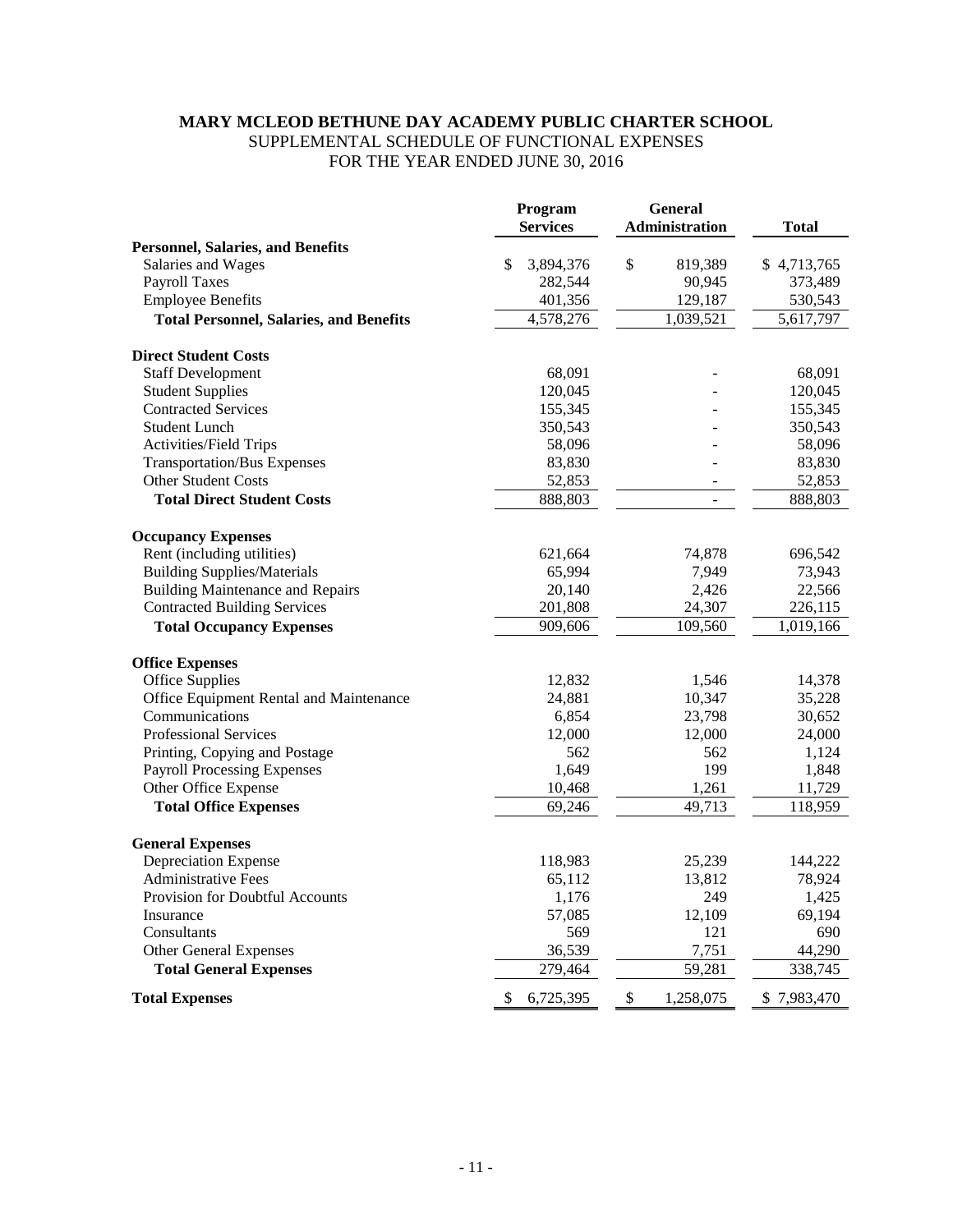

1090 Vermont Ave., NW Suite 920 Washington, DC 20005

P.O. Box2478 Kingshill, VI 00851

111 South Calvert St. Suite 2700 Baltimore, MD 21202

# **INDEPENDENT AUDITOR'S REPORT ON INTERNAL CONTROL OVER FINANCIAL REPORTING AND ON COMPLIANCE AND OTHER MATTERS BASED ON AN AUDIT OF FINANCIAL STATEMENTS PERFORMED IN ACCORDANCE WITH** *GOVERNMENT AUDITING STANDARDS*

The Board of Trustees Mary McLeod Bethune Day Academy Public Charter School Washington, D.C.

We have audited, in accordance with the auditing standards generally accepted in the United States of America and the standards applicable to financial audits contained in *Government Auditing Standards* issued by the Comptroller General of the United States, the financial statements of the Mary McLeod Bethune Day Academy Public Charter School (the School), as of and for the year ended June 30, 2016, and the related notes to the financial statements, and have issued our report thereon dated November 16, 2016.

## **Internal Control over Financial Reporting**

In planning and performing our audit of the financial statements, we considered the School's internal control over financial reporting (internal control) to determine the audit procedures that are appropriate in the circumstances for the purpose of expressing our opinion on the financial statements, but not for the purpose of expressing an opinion on the effectiveness of the School's internal control. Accordingly, we do not express an opinion on the effectiveness of the School's internal control.

A *deficiency in internal control* exists when the design or operation of a control does not allow management or employees, in the normal course of performing their assigned functions, to prevent, or detect and correct, misstatements on a timely basis. A *material weakness* is a deficiency, or a combination of deficiencies, in internal control, such that there is a reasonable possibility that a material misstatement of the entity's financial statements will not be prevented, or detected and corrected on a timely basis. A *significant deficiency* is a deficiency, or a combination of deficiencies, in internal control that is less severe than a material weakness, yet important enough to merit attention by those charged with governance.

Our consideration of internal control was for the limited purpose described in the first paragraph of this section and was not designed to identify all deficiencies in internal control that might be material weaknesses or significant deficiencies and therefore, material weaknesses or significant deficiencies may exist that were not identified. Given these limitations, during our audit we did not identify any deficiencies in internal control that we consider to be material weaknesses. However, we did identify a certain deficiency in internal control described in the schedule of findings and responses as item 2016-01 that we consider to be a significant deficiency.

T:202.393.5600 TF: 1.855.479.0548 F: 202.393.5608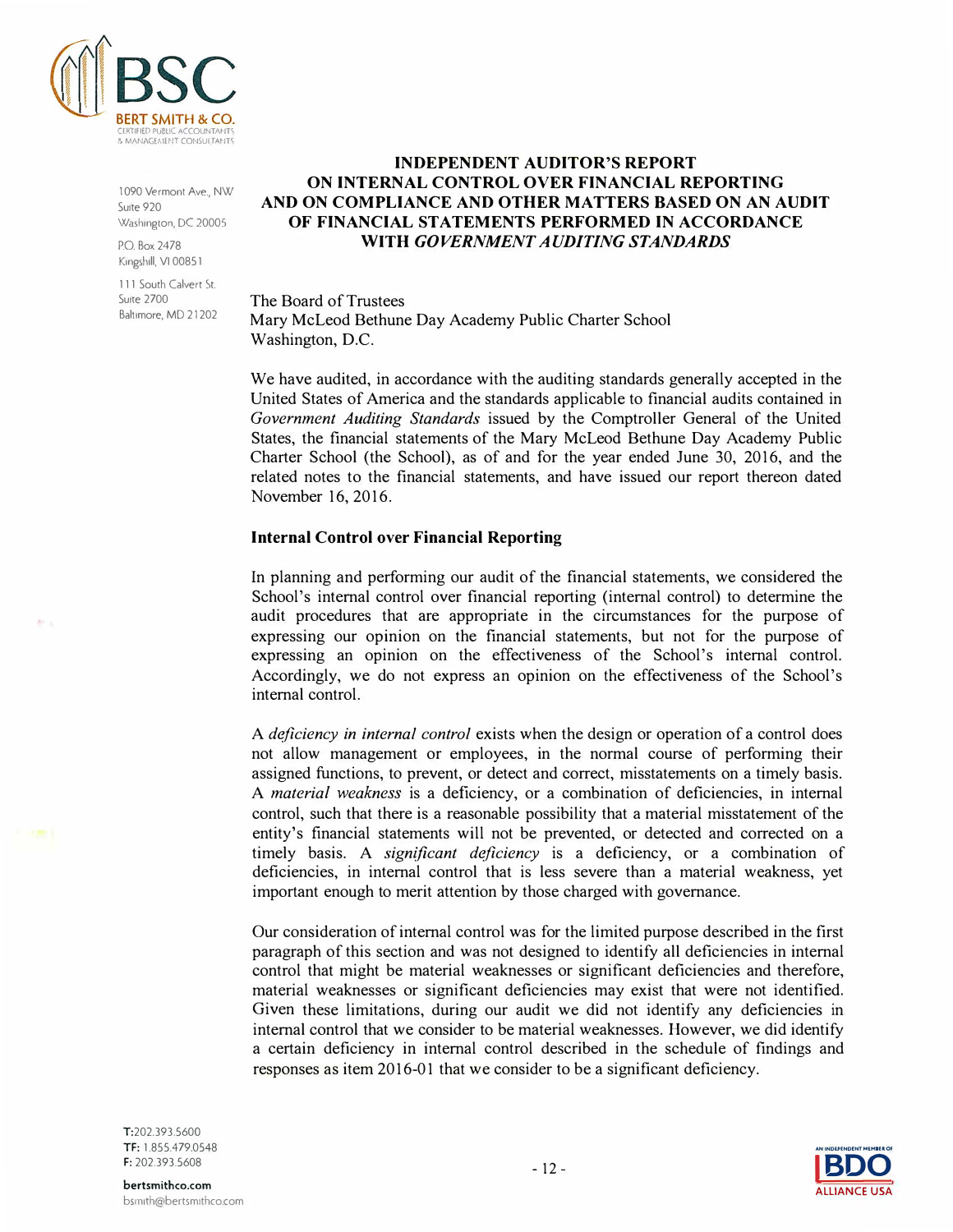# **Compliance and Other Matters**

As part of obtaining reasonable assurance about whether the School's financial statements are free from material misstatement, we performed tests of its compliance with certain provisions of laws, regulations, contracts, and grant agreements, noncompliance with which could have a direct and material effect on the determination of financial statement amounts. However, providing an opinion on compliance with those provisions was not an objective of our audit, and accordingly, we do not express such an opinion. The results of our tests disclosed no instances of noncompliance or other matters that are required to be reported under *Government Auditing Standards.* 

## **The School's Response to Finding**

The School's response to the finding identified in our audit is described in the accompanying schedule of findings and responses. The School's response was not subjected to the auditing procedures applied in the audit of the financial statements and, accordingly, we express no opinion on it.

## **Purpose of this Report**

The purpose of this report is solely to describe the scope of our testing of internal control and compliance and the results of that testing, and not to provide an opinion on the effectiveness of the entity's internal control or on compliance. This report is an integral part of an audit performed in accordance with *Government Auditing Standards* in considering the entity's internal control and compliance. Accordingly, this communication is not suitable for any other purpose.

Bert Smith CG

November 16, 2016 Washington, D.C.